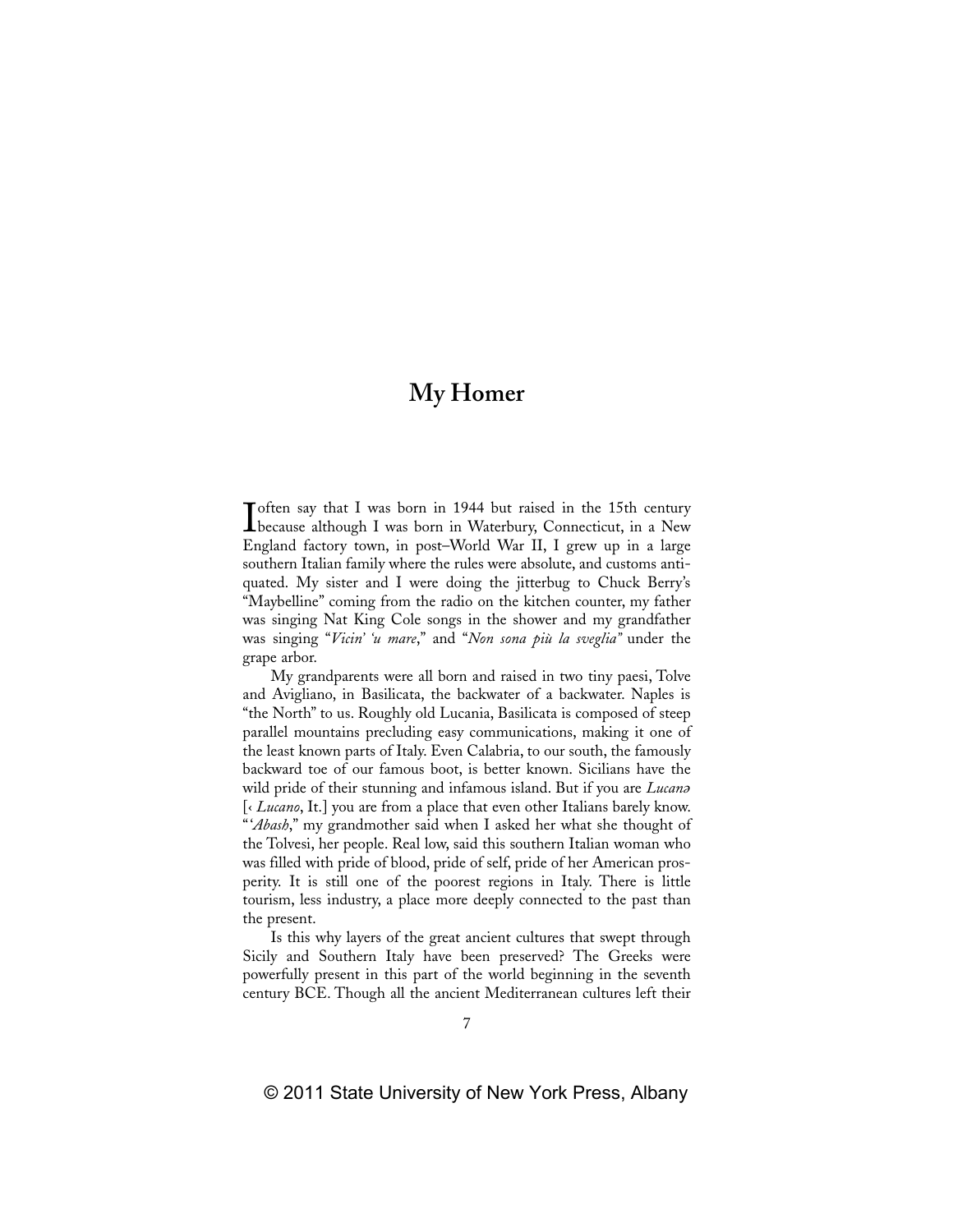imprint in the region, the deposits of Greek colonization are among the most richly apparent. Just to point out two strikingly obvious remnants: throughout the south of Italy and Sicily, there are the stunningly beautiful Greek temples, as well as the countless regional museums crammed with statues of Greek deities, so voluminous that they are literally stuffed into cabinets, in room after room, museum after museum, without note or comment. There are simply too many of them to catalog. The Greek colonial world seems more richly inscribed than any of the other ancient empires. What I am exploring here is perhaps a subtler layer, remnant of that Greek "new world," one inscribed in cultural mores and oral traditions. Though subtle, they were, and are, so strongly a part of my people as to have successfully survived up to, and right alongside, the intense transforming forces of post–World War II America. My grandparents carried with them an ancient world preserved as if in simple, breathing amber, and passed it onto us, not as a relic but as our everyday lived reality.

The archaic ways with which I was raised were so natural as to be effortless. Absolute tribal cultures keep you busy. There are a lot of rules to keep. We were so preoccupied with making sure we lived according to the absolute customs of our family, that we never questioned them.

But once I left my sealed Italian existence, and went out into the modern urban world, I found myself at the doorway to the 1960s. Even though I was of the second generation, born in America, I had so little ability to reconcile the southern Italian immigrant life I had come from with the one I moved to, that I found myself mute. But the word mute isn't quite accurate. I was so literally stunned, "out of it," "out of tune," *stunnada*, that I had ability neither to form thought nor to find a language with which to describe this switch. So, for many years, I lived in two irreconcilable loci.

Only long after I left Waterbury, did I begin to understand the distance between these cultures and only fairly recently, some forty-five years later, have I discovered a perspective to help me understand why these two places are so irreconcilable. There is a single author who acts as a useful guide to the land and tribe whence I came. Homer and his epics, *The Iliad* and *The Odyssey* are my guidebooks. At first, I thought it humorous that there were so many particulars I recognized at once in his epics, but gradually I began to appreciate that Homer wasn't telling us about a mythical, distant people, but rather stories about a tribe like mine.

One of the major functions of myth is to embody and teach the values of a culture. In its stories are embedded the culture's codes of behavior. In Homer I found a means of understanding why the eighty-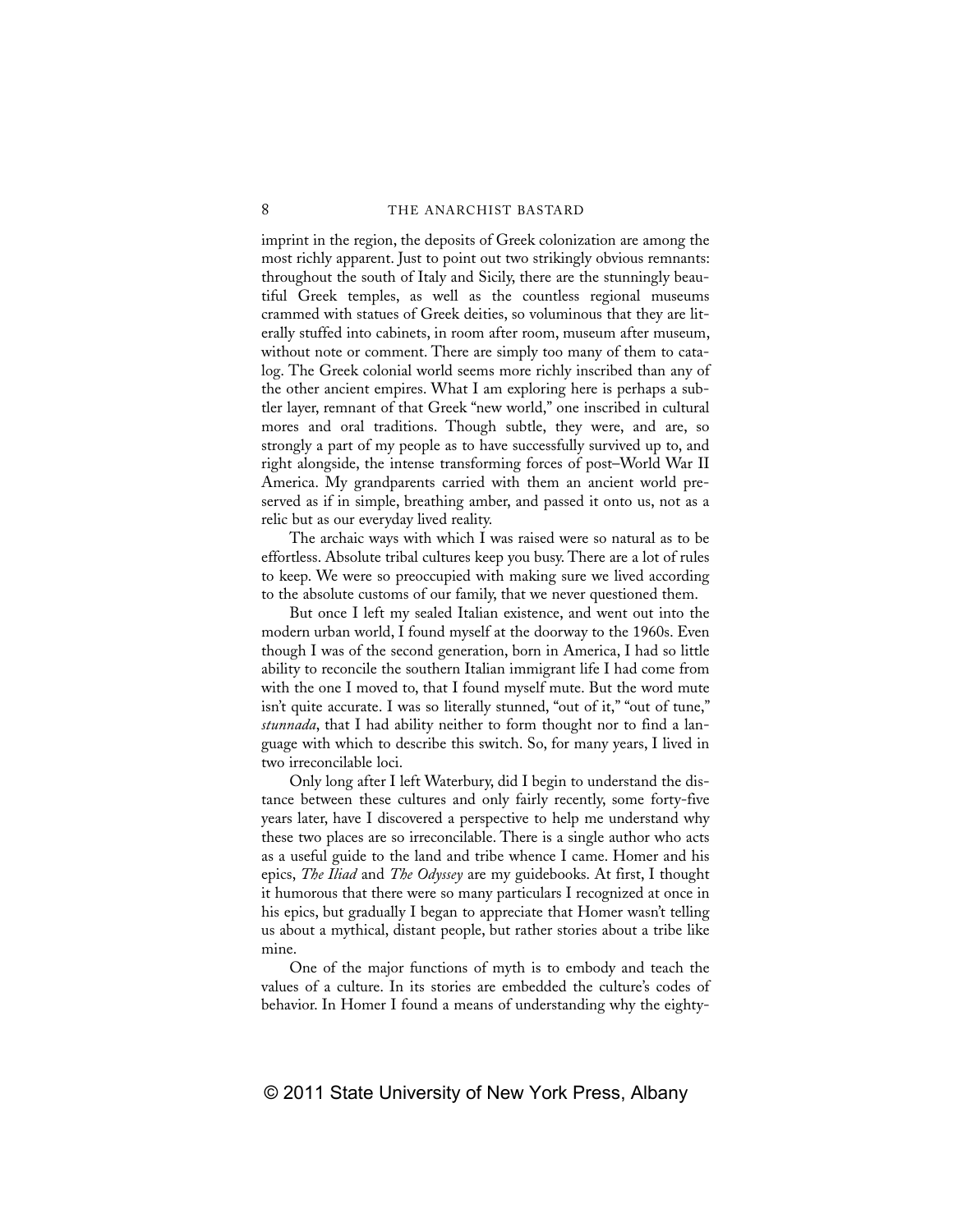nine-mile journey from New York to Waterbury actually represented a span of millennia. Homer's archaic terrain is as familiar to me as the Formica table in my mother's kitchen.

So in reality, it makes more sense to say I was born in 1944 but raised in Homer's time. It was the 15th century, but 15th century BCE! Although during my childhood, life in America would soon be closing in on the posthistorical, second half of the 20th century, much of what formed the paradigms of our family life had to do with pre-Christian, prehistorical ideas of pride and honor, shame and hospitality, of singing and storytelling, the palpable reality of dreams, and a strict code of what it meant to be a man and a woman. What was emphasized was shame not anxiety, honor not accomplishment, hospitality rather than individual ambition, song and storytelling, not writing.

This psychogeography will be familiar to other Sicilian and southern Italian Americans. Even the basic Homeric concepts were at the heart of the ethos in which we were raised. We watched our parents, grandparents, even those of us not born in Italy, experience a lifelong preoccupation with *nostos*, or the longing for home or return, which lies at the heart of *The Odyssey* and the immigrant experience. There is the idea of *nekyia*, the calling up of ghosts or the dead, as well as all the stuff of daily life in a southern Italian family. There are the linked concepts of *moira* or fate, and time or reputation. *Moira* is someone's share or portion of what life gives, but really implies fate or that which is inevitable. Aunt Mena, who had more than her share of misery, always said, "What are you going to do?" with a cosmic shrug. There is the companion concept of time, the share of gifts or prizes accorded someone, depending on their heroic deeds and commensurate with their set of obligations and risks taken. We can think here of the heroic stature of Achilles but also the idea of the *primo figlio* [‹ *primogenito*, It.]. There is of course, the idea of *kleos*, glory or fame, but more literally "reputation," what people will say about you. Etymologically, *kleos* comes from the word for *call*, so inherent is what is said about one out loud. One of my grandmother's favorite rhetorical questions was, "Ma whadda the people gonna tink?" making it clear people thinking badly of us was not a risk we could take. Perhaps most important however, is the idea of *xenia*, in both Homer's world and in mine, which defines the absolute obligations on either side of the guest-host relationship. More specifically, the term defines coded responses to a stranger or a foreigner's arrival. Finally, in my family, there are the distinctly Homeric practices: the singing of songs and the telling of tales.

There were the stories about "the other side," (again, *nostos*), but there were also repeated oral cycles about set characters told with the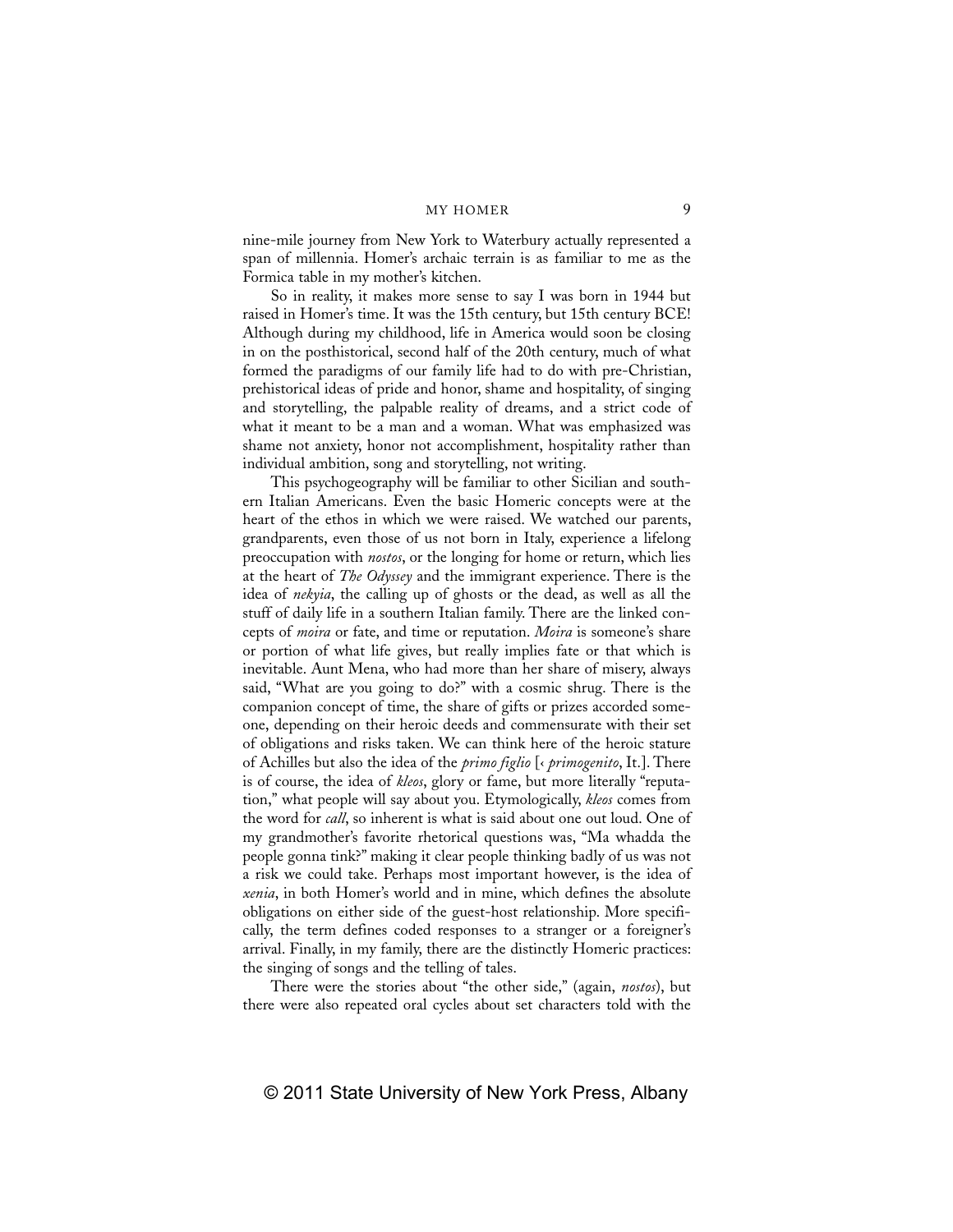same refrains and phrasing. Their oral storytelling practices could easily have been studied by Milman Parry and Albert Lord, who would have found in Waterbury the same extemporaneous composing, using ageold narrative strategies of repetitious epithets and oral formulae. These stories reflected the values by which we lived, the values that were transmitted to my generation as they had been for centuries, explaining who was foolish or corrupt, and what constituted virtuous behavior. There were stories about the outsized behavior of men who contended with terrible and startling events. There were stories about scandalous and virtuous women.

Indeed, one of the main characteristics of a good woman in my family, almost as important as being a good cook and being utterly faithful, was her skills with thread and needle, a key measure by which the women in Homer are judged. Penelope could have sat at her loom on my grandmother's farm with ease, just as my grandmother had when she was a girl in her mother's home.

I mention in passing that one grandfather ran a large pig farm remember that upon his return to Ithaca, Odysseus finds his first *xenia* with Eumaios, his loyal swineherd who sits "Odysseus down on brush and twigs he piled up for the visitor, flinging over these the skin of a baggy wild goat warm and soft, the swineherds own good bedding" (Book 14, lines 50–60), before "the stranger ate his meat and drank his wine ravenous, bolting it all down." Eumaios says to Odysseus, "It's wrong my friend to send a stranger packing even one who arrives in worse shape than you. . . . Here I sit my heart aching for him, my master, my great king, fattening up his own hogs for other men to eat." Fattening pigs, butchering and roasting them, were all a part of our everyday life. My other grandfather, indeed all the men on my father's side, including my uncles and my father, were blacksmiths, later ironworkers. In Book 10 of *The Iliad* we hear: "And the bellows . . . blew on the crucibles, breathing with all degrees of shooting, fiery heat, a blast for heavy work, a quick breath for the light, the pace of the work in hand all precisely gauged." This same "fiery heat . . . the pace of work in hand, all precisely gauged," along with the forge, the bellows, the anvil and hammers, were as much a part of our landscape as they were for Hephaestos, the smith who makes Achilles' new suit of armor before he finally enters battle with Hector.

So, to begin, let us drift into dreams. In Homer, dreams, augurs, omens, and prediction are part of the landscape. What they mean, who interprets them, and what they predict, are essential pieces of Homeric reality. So too were they for us. When we wandered into the kitchen of the ranch house my father had built for us in 1950 (from plans he had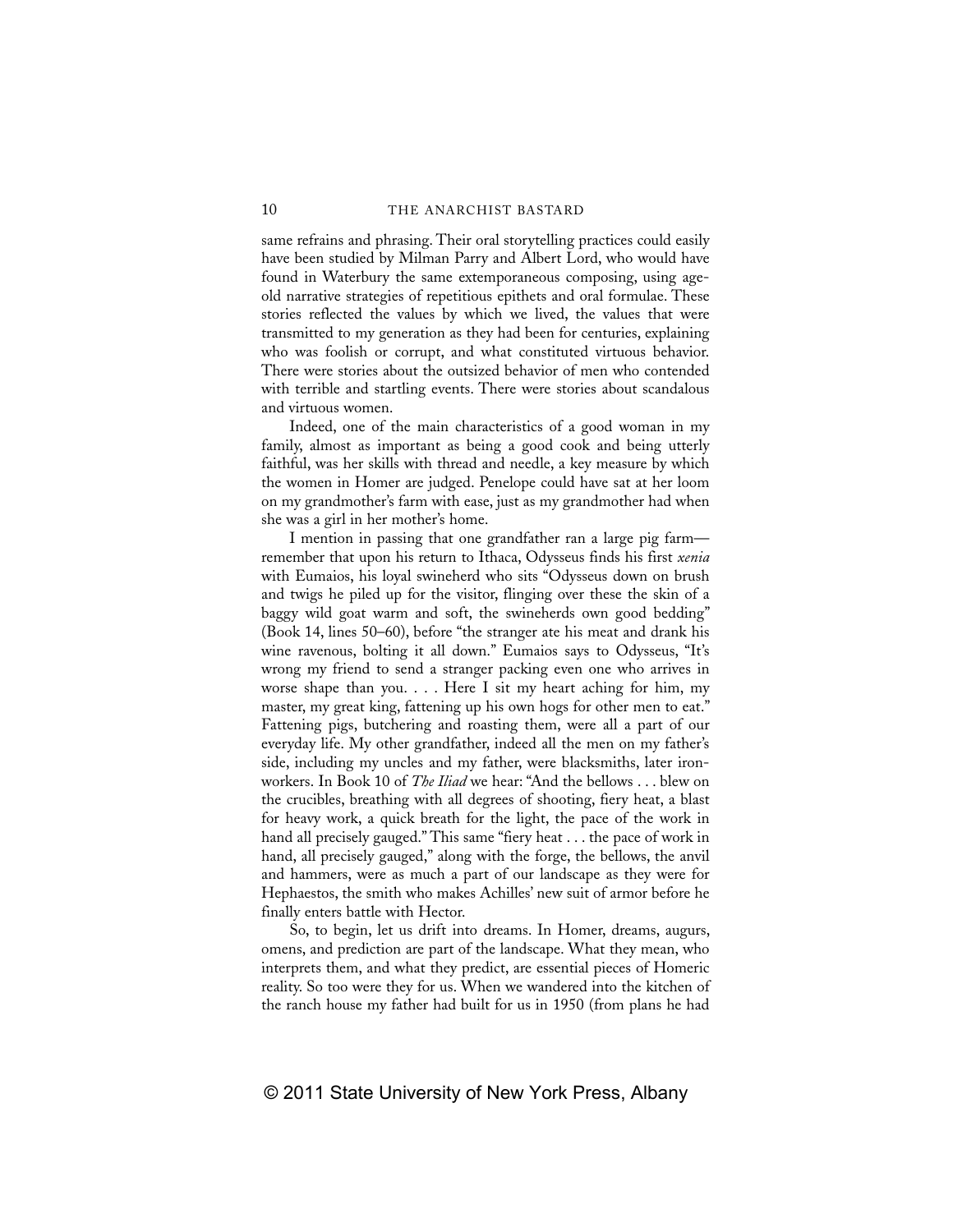cut from our newspaper, the *Waterbury Republican*), and we were still stupid from sleep, we plopped ourselves down on the green vinyl chairs at the white Formica and chrome-legged kitchen table, we typically started our day the same way: "I had this dream last night," or, "You'll never guess what I dreamed last night," or, "It was the darnedest thing last night."

And every day these introductions were interrupted by my mother turning away from her preparations, her face strung with the same worry, "Was it a good dream or a bad dream? If it was a bad dream have something to eat before you tell it. If you don't eat something your dream will come true." She stopped us before we could continue to speak. She said this every day and every day it had the same annoying, disruptive effect of breaking the mood of our still loose-limbed trances, that paranormal state between sleep and waking, between the unconscious and the conscious. Dreamscapes in my home were ones that were clearly between the lands of the spirit and the flesh. It was that site where you followed neither the rules of sleep nor wakefulness, the one you traveled from one place to the other. We reveled in the telling, but we wouldn't know what the dreams meant until we told our grandmother who had her own code of signs, augurs, and predictions.

My superficially Americanized mother's worries about our dreams were intense and real. Only food had the power to stave off the forces of the dream life. Dreams had the power to follow us into consciousness. By the time you ate a piece of bread or took a swig from the glass bottle of milk, the somnolent trance had been disturbed, and thus my mother's goal achieved. An interruption of the corporeal dampened these forces from the other cosmos. My mother lived, and so we lived in turn, in a universe where spirits walked at our side, where dying loved ones appeared at bedsides to say good-bye or to tell us good news, where dead baby brothers walked up the stairs calling out for Mama.

Then we always proceeded to tell our dreams. While the coffee was being poured from the percolator, the Sunshine 'Merican bread or Spinelli's Italian was being toasted, we took turns telling what had happened in our dreams. The wilderness of our dreams was brought into the kitchen: lions roared, we walked naked down streets, people chased us, or large dogs lunged for our jugular. We pleaded before authorities that didn't see we hadn't committed an offense. We were innocent and powerless. Or we flew, our arms were wings, we pumped ourselves up toward a sky as real and as meaningful to us as Penelope's eagle swooping down on her geese. Dreams were deeply embedded in our ordinary daily life. Although we had no official oracles or diviners for interpretation, my illiterate grandmother served as the diviner and interpreter,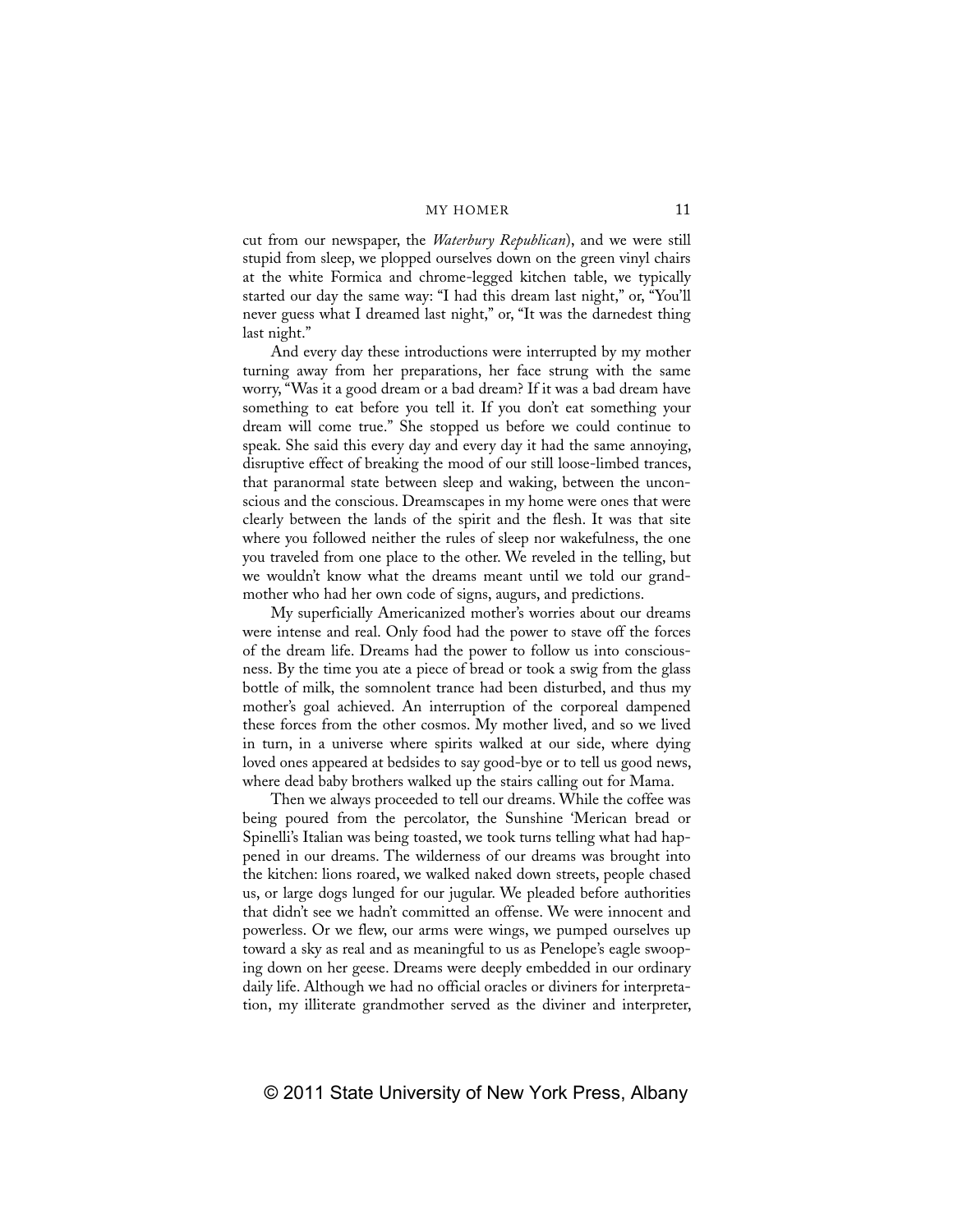having brought with her an ancient code of interpretation from Italy's deep South. Strong spirits, signs, and oracles, were all part of my grandmother's sphere, and so in turn, a part of ours.

Underlying all the unspoken assumptions in our kitchen was the idea that dreams portend and then reveal the truth, just as they do throughout Homer. To take a single important example from *The Odyssey*, there is the crucial moment between Penelope and Odysseus, after he has returned to his home disguised as a beggar and they finally sit together on either side of their hearth, the symbolic center of the household. Penelope tells him her recent dream in which an eagle swoops down and kills her geese. The geese represent her suitors. In the dream the eagle settles, then speaks to her in Odysseus's own voice. Odysseus, whose chair is drawn up near to hers, his identity still hidden beneath rags, responds like this: "Twist it however you like your dream can only mean one thing. Odysseus has told you himself—he'll make it come to pass. Destruction is clear for each and every suitor, not a soul escapes his death and doom" (Book 19). Although Penelope makes the disclaimer, "Ah my friend, dreams are hard to unravel, wayward and drifting things, not all we glimpse in them will come to pass . . ." (Book 19, lines 625–650), within a few lines she is essentially colluding with this beggar about the contest she's going to hold over the stringing of Homer's bow, which we all know only Odysseus can possibly string. It's in this crucial scene that Homer, the master storyteller, leaves us with the "does she or doesn't she know" question. This moment is one of the critical turning points of the story and the meaning of the dream is at its center. Dreams bring knowledge from beyond. My grandmother typically sat in an old worn upholstered chair next to the wood-burning stove telling us family dreams and interpreting what extraordinary messages they carried to us.

My grandmother's interpretations of all our dreams had the same mythic importance to us. Long after her own four daughters were married—my generation was already in college—my grandmother dreamed that a man had come and abducted one of her daughters. Sick with worry, she kept saying to herself, "No, no it's not true. I have all my daughters, all my children are safe." Still the dream haunted her. After a few days one of her daughters came to her profoundly upset. Her own daughter was pregnant and was going to be married immediately. This was in the very early 1960s when such news was still a horrifying breech of our sexual code. My grandmother's response was to start laughing with relief and pleasure. "Oh thank god. That's what my dream meant. I was so worried. "*Figlia mia*, it's okay. No one took her. It's just that she's going to be married." And she told her daughter her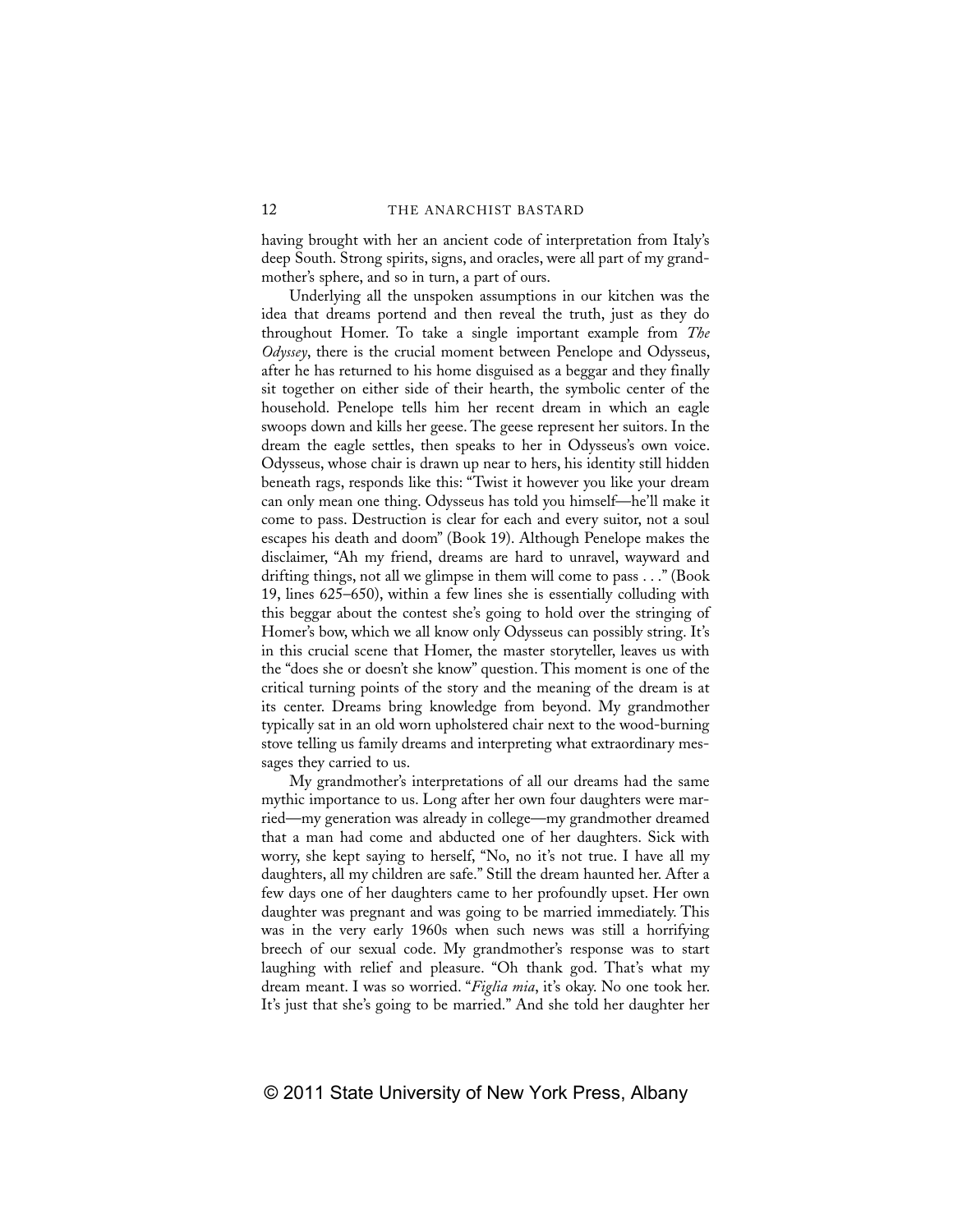dream. We have here another embedded Greek myth: the Persephone and Demeter story where sex and marriage are seen as the abduction of a daughter.

In Waterbury we told our dreams, we sat under grape arbors in the warm weather eating and drinking, singing and telling stories. Both grandfathers made cellars filled with innumerable barrels of wine each Fall so that the long tables so frequently filled with guests could be served abundantly throughout the entire year. In Homer too, a home without plenty of good wine and food to offer guests, either familiar or strange, was a home in shame.

My father loved to tell this story about the importance of wine to his family. His grandmother, his father, and his father's closest friend Canio stood solemnly in the cellar passing around the first taste of Canio's wine. They were the arbiters. The glass was passed in turn to each. No one said a word for a moment. Then Mamanonna, my father's grandmother, broke the silence grimly: "Canio's season is shot to hell." Poor Canio's wine wasn't any good and so now he had no way to welcome guests to his home.

In the south of Italy, a place of poverty, it was deemed essential that you conceal that meagerness and share abundantly what you had so little of. The poorer members of my family had to find a way to fulfill this duty even if it was a hardship because hospitality marked the essence of seeing ourselves as a civilized people.

Because after the fall of Troy Odysseus travels for ten years to return home, always in a perpetual state of *nostos*, one of the great concerns of this epic is *xenia* or hospitality. His journey is often defined by those who help or hinder his way home, those who violate the code of *xenia* and those who uphold it. *Xenia* is at the very heart of this epic. One could say it is the central value. Kalypso and Circe break this code by not helping Odysseus to get on with his journey.

The true horror of *xenia* being violated is made clear when we meet the Cyclops who not only does not extend proper hospitality but threatens instead to make his guests into dinner. This is to say, if you are so inhospitable as to not observe *xenia* properly, you turn into a creature who instead of feeding his guests, eats them. In *The Odyssey* good *xenia* is good character.

For us in our closed communities, these were the absolute rules: we were not sure if that which lay beyond our neighborhoods would welcome us, so the rules of hospitality required rigid certainty. If you were a stranger in the land (an immigrant), away from your own people, would you be welcomed or harmed? In fact, you could say *xenia* marked for us the essence of our morality. It is based more than anything on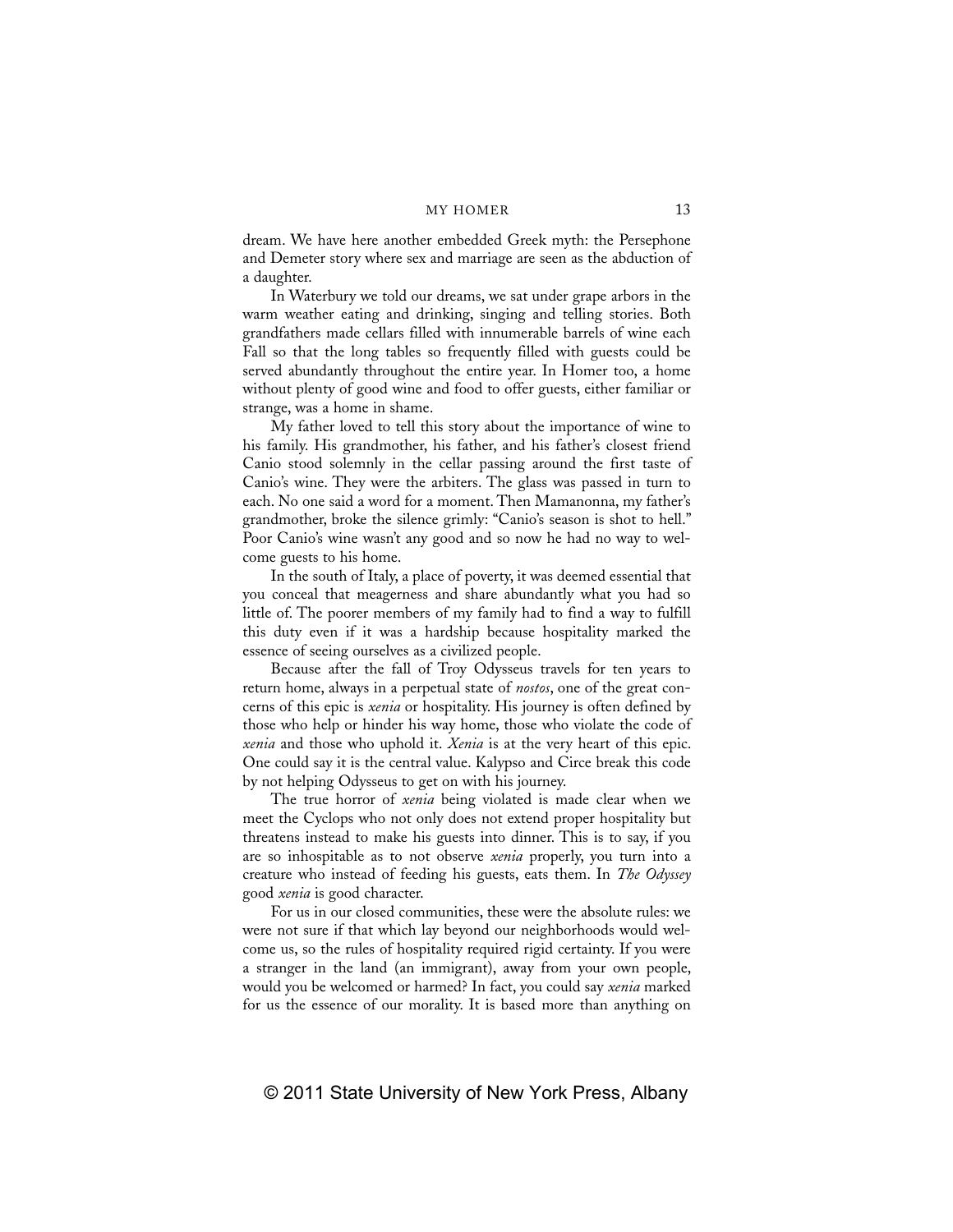obligation, rather than love or friendship. The host must more than welcome the guest or even the stranger. Family and friends herded strangers to our tables and our beds. If members of the family had to sleep on two chairs pushed together instead of a bed, and if children had to sleep on tables, then so be it. Hospitality determined our reputation as *custumade* ("with custom or courtesy"). To be *scustumade*, or without custom or courtesy, was shameful. If we took a walk to a neighbor's house to ask about some incidental piece of information and they left us standing at the door and did not invite us in, the full force of my mother's scorn rose in her, "They didn't even invite us in. They didn't even make us a cup of coffee." Nothing could be more ill-mannered.

My grandmother was loath to leave her pig farm, especially on the very rare occasion when no one else was going to be home; she'd protest, "*Ma* [But] what if the people come and nobody *è ca* [is here]?" In my own household, there were many occasions when, although we had plans go out, when a Pontiac or Terraplane appeared with friends, relatives or *paesani*—they might only have driven from across town our plans immediately changed. We might be, and often were, already in our car. Dad could be backing the car down our driveway, but guests had arrived at our door. Lucia and I would look at each other and sigh. We knew the car would be pulled back up the driveway. "Put the coffee on, Lucia. Jo, get the cold cuts and a jar of pickled eggplant from the cellar." Later we'd bring the cookies in from the roasting pan where they were kept in the garage cupboards. We were going to be sitting on the porch, or at our kitchen table for the rest of the night, visiting and telling stories.

Lucia and I would roll our eyes at each other, but so embedded were these values in my family that we never dared to question this practice. My father and mother reassured our guests, "Come in, come in. No, no we weren't really going anywhere. How nice to see you Uncle Dominic and Aunt Carmela," even if we had just seen them the night before. "We weren't going anywhere." It was essential that you deny reality because, "You don't want them to think we don't want them in our house." Lucia and I would never have dared display our sullen responses to our company. We would never have wanted to be seen as *scustumade*.

Telemachus, as Odysseus and Penelope's son, like us, was the inheritor, and therefore the upholder of this code. In fact, in the first four books of *The Odyssey*, Telemachus, as both host and guest, displays the primacy of place that *xenia* holds in the Greek homeland. We are shown here a terrible violation of *xenia* by the suitors who have stayed too long, who are eating and drinking Penelope and Telemachus out of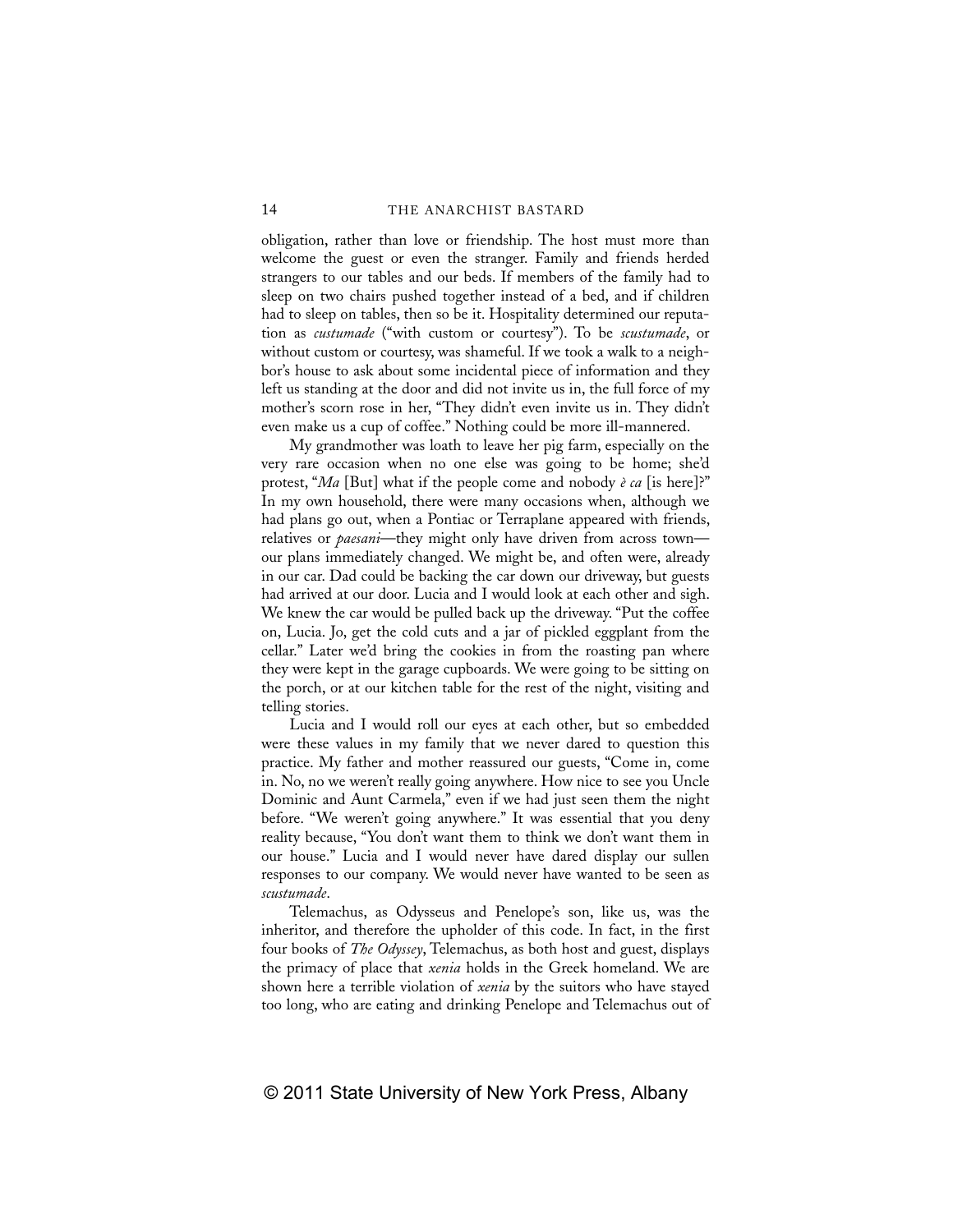house and home. This behavior is considered so terrible that if it is not at one with the suitors' plan to kill Telemachus, it does nonetheless signal a grievous violation of the Homeric ethic.

We first see Telemachus's moral fiber when Athena arrives at his door disguised as a guest, "Mortified that a guest might still be standing at the doors . . . he clasped her right hand and relieved her at once of her long bronze spear. . . . Greetings dear stranger. Here in our house you'll find a royal welcome. Have supper first then tell us what you need" (Book 1, lines 140–144). He escorts her to a high chair of honor, taking only a low chair for himself. Water is brought so that the disguised Athena might wash her hands before she is lavishly served. Only after all this has been attended to—and this is the key to *xenia*—does Telemachus ask his guest for a name and identity. The code of *xenia* rests on the fact that the host must be willing to take a guest into his household and take care of him before he has any idea of who he is.

Here is a parallel story that is part of my family's myth cycle. My mother often tells of the hordes who would visit her home when she was a child:

And I do mean hordes, these people would come up from New York and bring their friends and their friends' friends to stay with us or even sometimes live with us for the summer. It was their summer vacation and we were happy to have them. We'd wait on them hand and foot. This was our fun. To have company. People would come and live with us, with their children and everything. They'd take over our bedrooms and we'd sleep on the sun porch. We set out platters of my mother's home made *prosciutto* and sausage. We'd cook and clean for them.

Up the farm—whoever came there was always welcome. There were people who came to the door and asked for sandwiches. They were drifters. Once a big man came to the farm and he was Russian and he said, "Mama, can I have something to eat?" So my mother made him a sandwich and gave him something to drink, she looked down at his legs and they were a mess, full of sores and pus. So she had him take his shoes and socks off. Then she got down on her hands and knees and bathed his leg with disinfectant. This is a perfect stranger: she never asked his name! He never asked her for this and she got a basin and took off the old bandages and washed and cleaned his feet and legs and cleaned them and put ointment (a substance made up largely of oil) on them and wrapped them up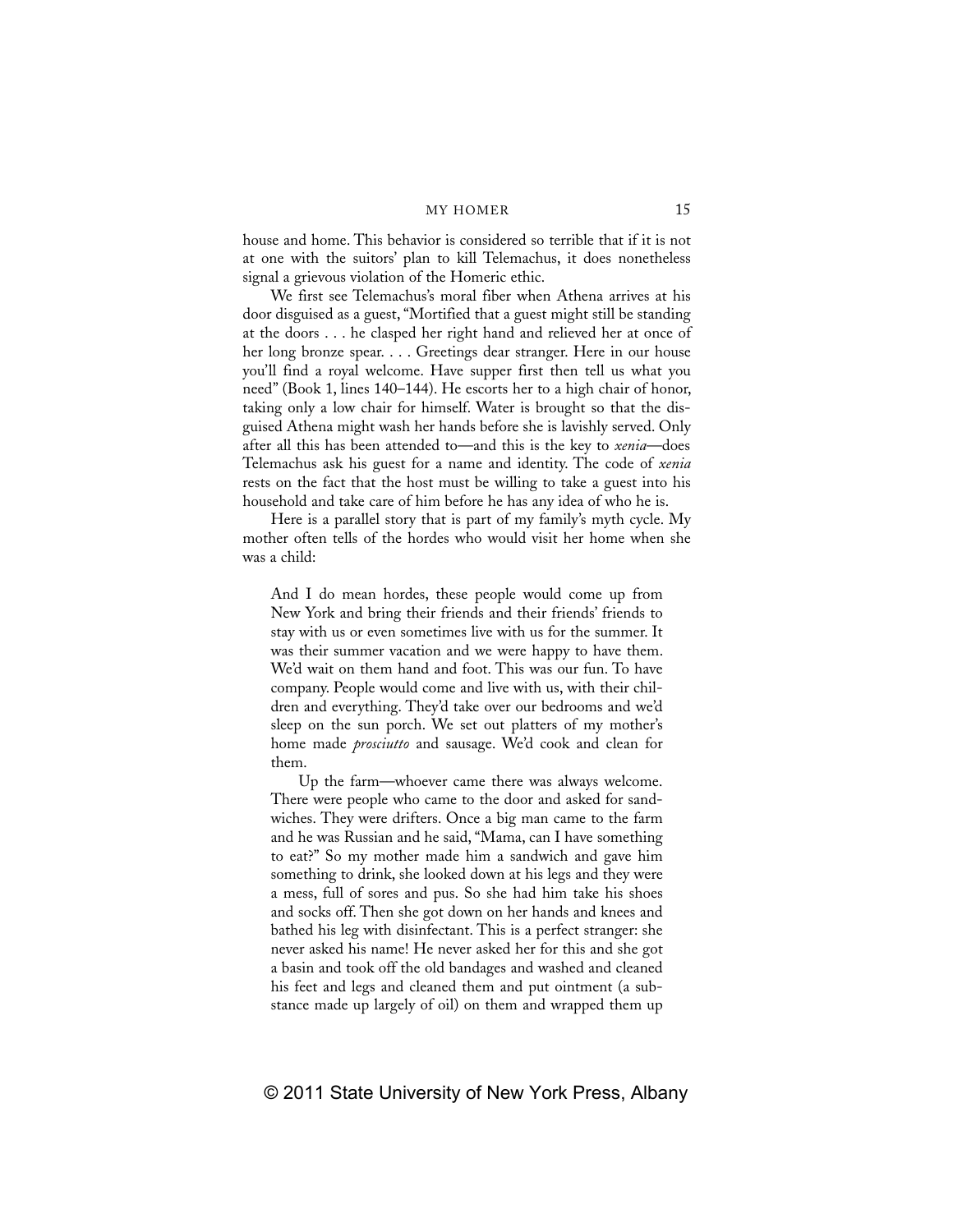again. He was a big Russian guy, Big John. He had burned his feet with gasoline. I don't know how that happened, but my mother felt so sorry for him. When my father came home he said, "What are you doing?" She said, "He doesn't have any place to live. You have any work for him?" So my father asked the guy, "You want to work for me?" Big John called my mother "Mama" and us girls "Little Mama." He worked on the farm for a long, long time.

There are a couple of Homeric values encoded here. First, one welcomes a stranger, especially a stranger in need. One offers him food, drink, even the ancient value of bathing the stranger when the stranger enters your house, particularly his feet, since presumably he has been traveling and his feet are dirty and tired. Most importantly, one does not ask his name until these other needs have been attended to. This task is not beneath the woman of the house—in fact it enhances her status—to attend to these welcoming duties. She is the one who knows the value of welcoming the stranger. And although Big John was not given the comfort of a lustrous rug and mattress and settled under the eaves of the porch, as Odysseus is with Nausicaa's family, he is given a job and a bed and a place in my grandparents' household. He worked and lived in the little house for the men who worked on my grandfather's pig farm for a long time, ate all his meals at my grandmother's ample kitchen table, and there was certainly always wine with dinner.

If this narrative echoes, as it surely does, the Nausicca chapter filled with details of bathing and welcome, food and drink, the two details that especially caught my attention are the way my mother says casually, and only in passing, "She didn't even ask his name." This was so much a part of the fabric of the culture that she barely notices its importance. But Homer would have noticed.

My mother's tale parallels yet another Homeric story—and I assure you no one in my family ever read Homer until I did—the story of Odysseus's encounter with Euryclea, his childhood nurse and the family retainer. In Book 19, after Penelope and the beggar (Odysseus) have concluded their talk at the hearth, Penelope says, in line 364: " But come women, wash the stranger and make his bed, with bedding, blankets and lustrous spreads to keep him warm . . . then tomorrow at daybreak bathe him well and rub him down with oil." Penelope is showing her superior virtue by offering even a beggar the finest *xenia* (notice the lustrous spread, beyond the bathing and bedding).

Because Penelope's maids are not virtuous—they have been consorting with the violating suitors—they now actually mock Odysseus